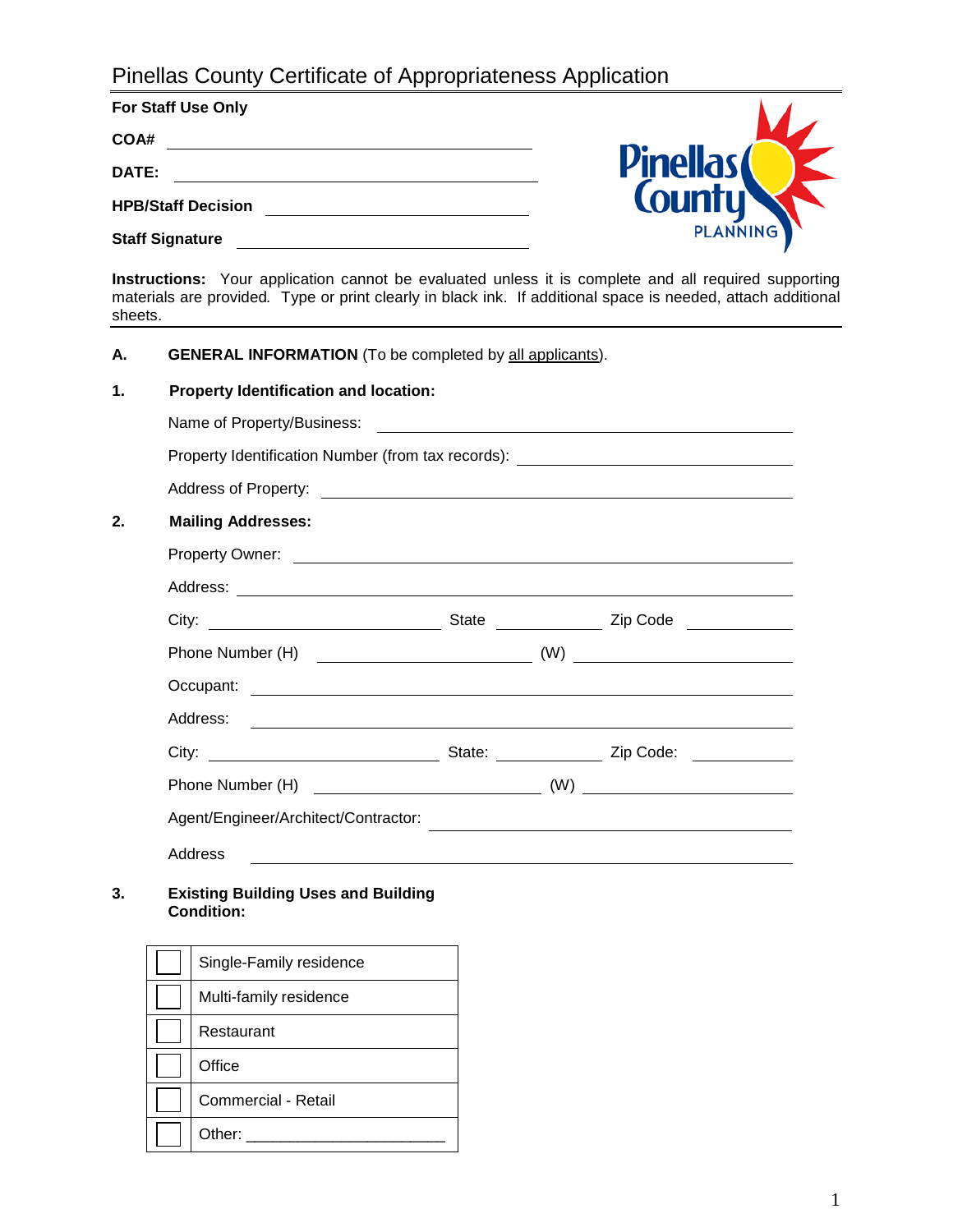### **4. Type of Request: Proposed Use:**

| Alteration of an archaeological site      | Single-Family residence |
|-------------------------------------------|-------------------------|
| Exterior alteration of building/structure | Multi-family residence  |
| <b>New Construction</b>                   | Restaurant              |
| Demolition                                | Office                  |
| Relocation                                | Commercial - Retail     |
|                                           | Other:                  |

#### **5. Estimated Cost of Work:**

## **6. Written Description of Proposed Work:**

Explain what changes will be made and how they will be accomplished. If adequate space is not provided, please submit a continuation sheet on a separate piece of paper as an attachment to the application.

| Exterior Building Features (Include material samples when necessary)           |                                    |  |  |
|--------------------------------------------------------------------------------|------------------------------------|--|--|
| <b>Roofs and Roofing:</b><br><b>Structural Systems:</b>                        |                                    |  |  |
|                                                                                |                                    |  |  |
| <b>Windows and Doors:</b>                                                      | Materials: (masonry, wood, metal): |  |  |
|                                                                                |                                    |  |  |
| <b>Porches, Steps &amp; Fences:</b>                                            | <b>Painting and Finishes:</b>      |  |  |
|                                                                                |                                    |  |  |
| Environmental Features: (Grading, landscaping, parking, subsurface work, etc.) |                                    |  |  |
|                                                                                |                                    |  |  |